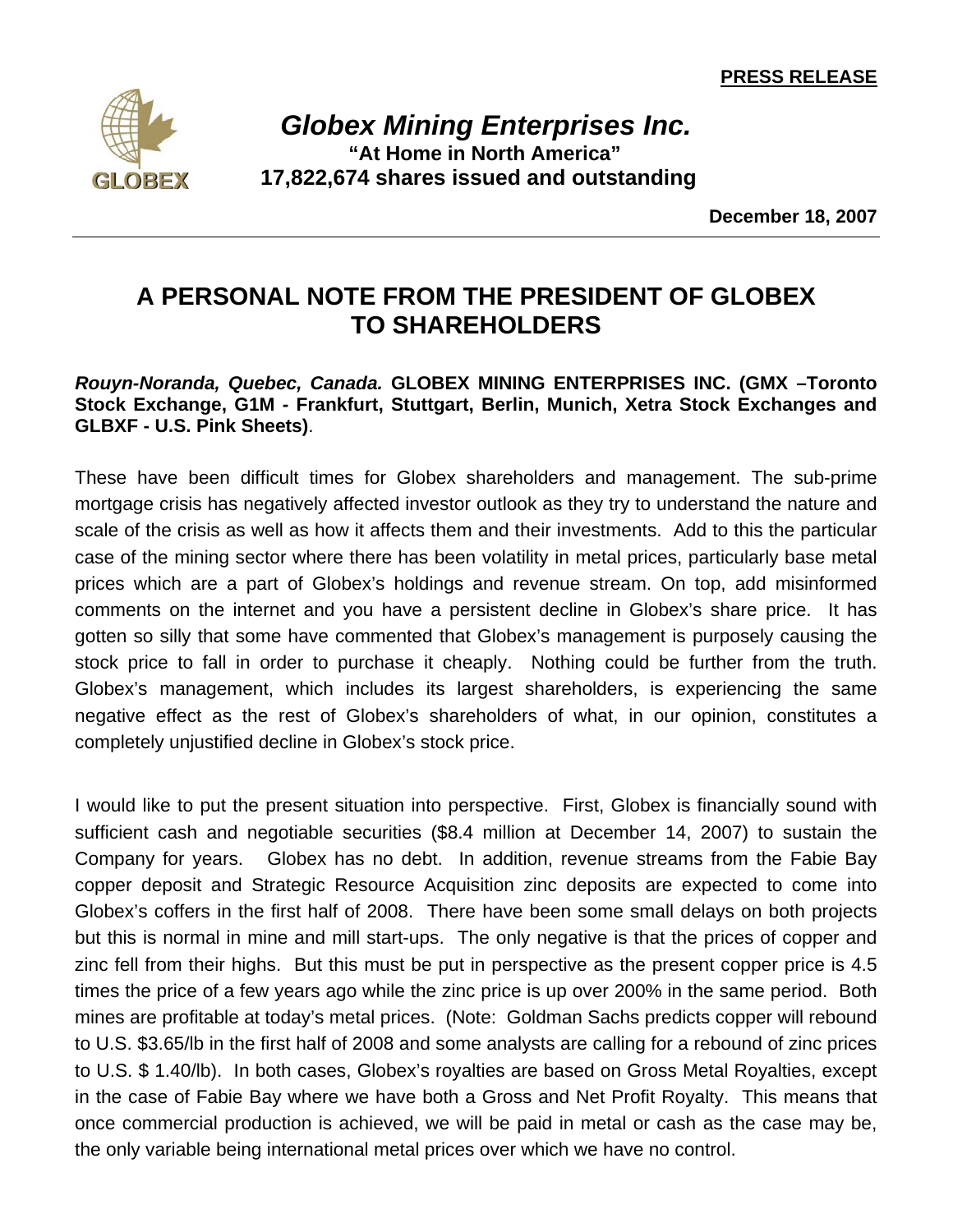In the case of the Russian Kid Gold Mine, to date, the scale of production has not reached Globex's expectations but small royalty checks based on a 5% Gross Royalty are received on a fairly regular basis. Ongoing work at the mine site, as disclosed in recent Rocmec press releases, should result in increased production and thus more revenue for Globex.

In addition, in 2008, Globex expects to receive millions of dollars in the stock of its option partners. For example, we should receive at least 3.8 million shares of First Metals Inc. which is putting our Fabie Bay and later our Magusi River deposit into production. At today's stock price, this is equivalent to approximately \$3.4 million and will probably make us their largest shareholder. Not only does this shareholding have monetary value, it allows Globex to benefit from the hard work of First Metals as well as rising metal prices.

On the asset front, Globex continues to add to its asset base. For example, as recently announced, we acquired the Donalda Gold Deposit in Rouyn Township, Quebec. With a historical, non 43-101 resource as reported by Minnova Inc. in 1990 but not independently verified by Globex, this adds some 125,000 ounces of gold to Globex's inventory. The deposit is not fully delineated and is reported to be open down dip. Unfortunately, this asset acquisition did not elicit any reaction in the market. When the mood is foul, even good news is ignored.

As regards our magnesium project, further clarification is in order. The project is NOT CANCELLED. When the scoping study was originally done in 2002 by Hatch, the Canadian dollar was in the 65 to 70 cent range versus the U.S. dollar. This has changed such that the currencies are almost at par. Responsible management must consider this significant change and react accordingly. This is what we did. We put the project as planned on hold and are considering several alternatives which we think may significantly lower capital costs and reduce operating costs. We have ongoing interest in this project from several parties and are working to define a better and more cost effective approach which may among other things include the production of magnesium oxide as well as magnesium metal. For shareholders information, magnesium prices have doubled recently. Individuals who expect management to get on a certain path and not adjust to the real world don't know this management. If one looks at the recent failed magnesium projects in which companies and thus shareholders lost hundreds of millions of dollars in Australia and over a billion dollars in Canada, they might appreciate a more realistic, conservative approach. This project, if it gets off the ground, will take time and lots of work. It will not be achieved overnight and when achieved, will be a significant win for Globex shareholders.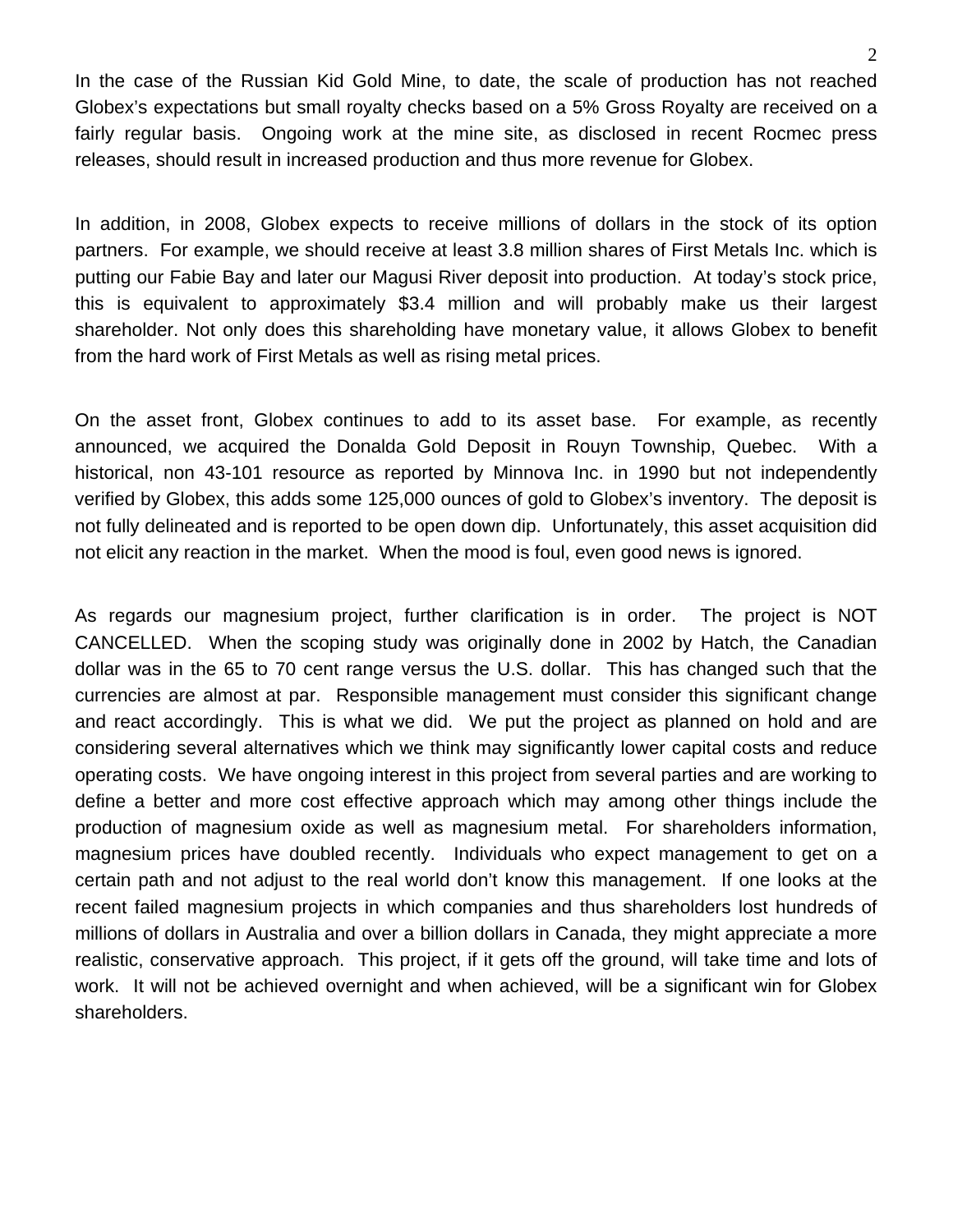On the option front, we are in negotiations with several parties who wish to acquire an interest in our properties. If the deals are completed, they will be announced in due course in a timely manner.

Existing option partners are working to earn their interests in several properties. Some are confirming resource figures in order to facilitate possible production such as Acadian Mining and C2C Inc. Some are planning underground work, some are drilling, and some are compiling exploration work completed over the previous months. All this work is being done at no cost or dilution to Globex shareholders but to the benefit of Globex shareholders. Some projects have been slowed down due to a shortage of equipment and/or personnel. The industry is experiencing a severe shortage of both.

Globex is also exploring for its own account as I indicated in my summary press release of November 21, 2007. We have recently moved a drill onto our Parbec gold property near Malartic Quebec, a property which straddles the gold localizing Cadillac break and adjoining Osisko's large Canadian Malartic gold project. Numerous shallow gold zones have been identified on the property. Drilling is being oriented to locate gold at significantly deeper depths.

We are also awaiting delivery of the NI 43-101 resource report on our Ironwood gold discovery. We expect the report to indicate a small high-grade gold deposit which Globex and partner Queenston Mining Inc. will then consider advancing to production ourselves in order to produce significant short term revenue.

While I have only touched on a few topics, it is clear that Globex has sufficient cash and no debts. We have developed a revenue stream which should come into full force in 2008 while other potential revenue streams, mainly gold, are progressing toward possible production. We have increased our asset base. We are exploring for our own account. In other words, we are doing what we said we would do, creating shareholder value. Yes that value goes up and down with metal prices and the Canadian dollar but this is in the normal course of business. For shareholders who have the stamina and long term vision, we are working for you as well as ourselves. Those day traders or shorters who don't share our vision have used the present uncertain market conditions to hurt the Company and its shareholders. There is little we can do to stop that other than try to get the story out and explain the exceptional value in Globex which we are unlocking over time.

Our vision is long term. Our targets are increased value and growth while respecting the investment of our shareholders in the Company. The recent decline in the share price has hurt the Company as we had hoped to weather the storm at a higher share price and use that higher